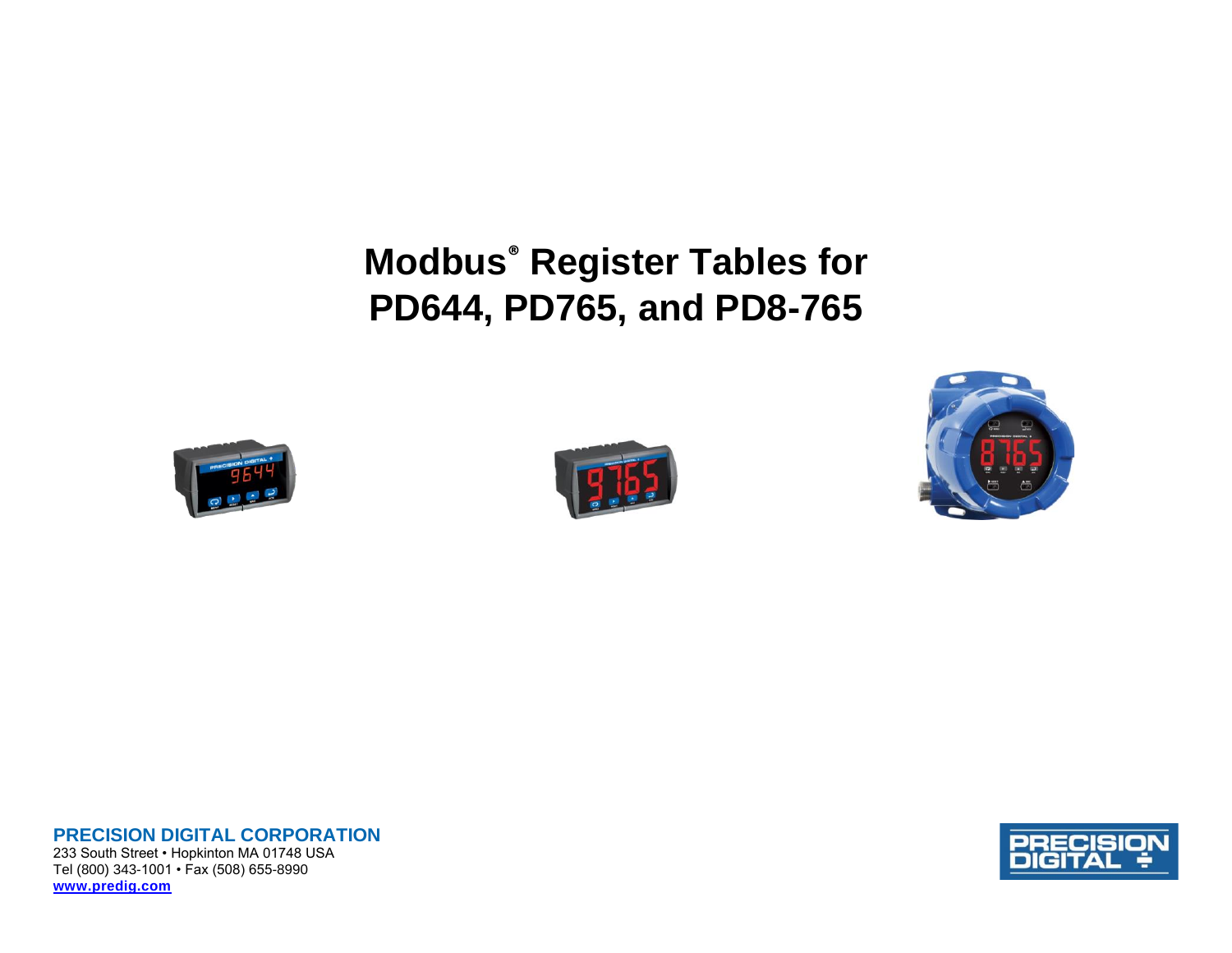### **Disclaimer**

The information contained in this document is subject to change without notice. Precision Digital makes no representations or warranties with respect to the contents hereof; and specifically disclaims any implied warranties of merchantability or fitness for a particular purpose.

| <b>IMPORTANT</b>                        |             |           |  |  |  |  |
|-----------------------------------------|-------------|-----------|--|--|--|--|
| For use with the following models only: |             |           |  |  |  |  |
| Trident                                 | ProtEX-MAX™ | Javelin D |  |  |  |  |
| PD765                                   | PD8-765     | PD644     |  |  |  |  |

## A WARNINGS

• As is typical with most instruments, the addition of serial communications carries an inherent risk; it allows a remote operator to change the operation and/or characteristics of the device being digitally communicated with. Inappropriate communication could have serious consequences in meter or system operation.

• Ultimately, it is up to the system designer to provide for the safe operation of a process. But certainly, no single event should make the difference between a safe situation and a catastrophe. Please use the appropriate level of caution when implementing serial communication.

### **Register Trademarks**

Modbus<sup>®</sup> is a Registered Trademark of Schneider Automation Inc. All other trademarks mentioned in this document are the property of their respective owners.

© 2021 Precision Digital Corporation. All rights reserved.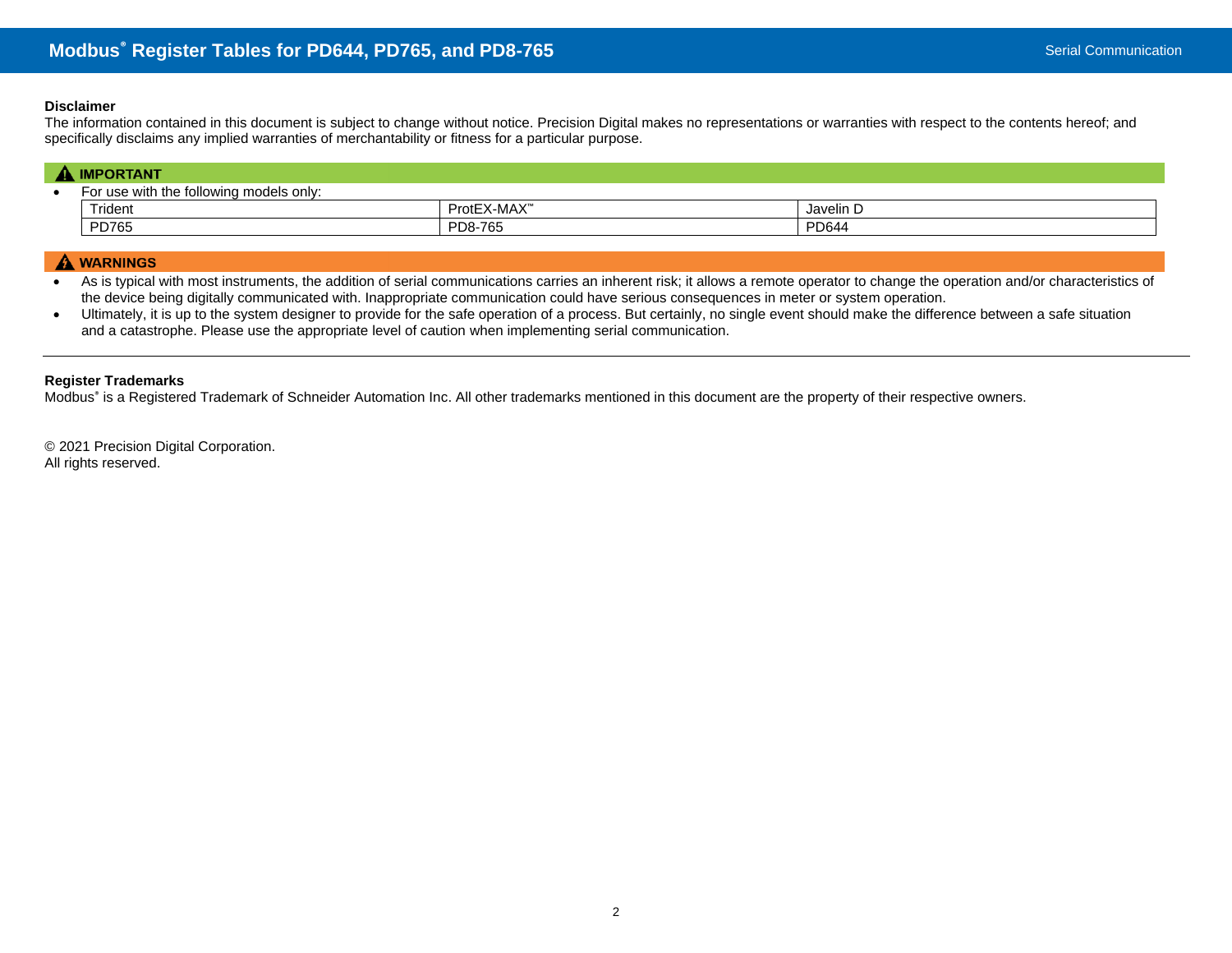# **Introduction**

This document describes how to communicate with the Trident Model PD765, ProtEX-MAX™ PD8-765, and Javelin D Model PD644 meters using the Modbus® RTU Serial Communication Protocol. The user should be familiar with Modbus serial communication and the meters. Refer to the meter instruction manuals and the serial communication adapters for setup and wiring instructions.

# **Register Overview**

- 40001 40016: Process Value (PV), Max PV, Min PV in integer and floating point formats, with interspersed relay status for block reading, Initialize, Reset Max & Min display value, Alarm & Relay status, Relay acknowledge, Linear/Square Root selection, Remote Process scaling initiation.
- 40101 40113: Input selection, Decimal points, Adjust, Bypass, Cutoff, Filter, Lock, Baud, Parity, Modbus Address, and Byte-to-byte timeout, Display Intensity.
- 40201 40212: Remote Scaling for Process inputs.
- 40301 40310: Relays; Set & Reset points, Turn-on & Turn-off delays, Operating Mode.
- 40401 40412: 4-20 mA output; Mode, Filter, Sensor Break value, Overrange value, Underrange value, Maximum allowed, Minimum allowed, Display 1 value, Display 2 value, Output 1, Output 2, Data (mA), Data (bits) 49101 – 49116: Product ID and Firmware Version.



| Register <sup>1</sup> |                            |                           |                                                     | <b>Limits or</b>                         |              | <b>Data</b>    | <b>Function</b> |                                                                                                                                                                                                                                                                                                                                                                                                                                                                                                                                                                                                                                                                                                                 |  |
|-----------------------|----------------------------|---------------------------|-----------------------------------------------------|------------------------------------------|--------------|----------------|-----------------|-----------------------------------------------------------------------------------------------------------------------------------------------------------------------------------------------------------------------------------------------------------------------------------------------------------------------------------------------------------------------------------------------------------------------------------------------------------------------------------------------------------------------------------------------------------------------------------------------------------------------------------------------------------------------------------------------------------------|--|
| <b>Number</b>         | Address (hex)              | <b>Name</b>               | <b>Units</b><br><b>Access</b><br>Range <sup>2</sup> |                                          | Type $3$     | Code(s)        | <b>Comments</b> |                                                                                                                                                                                                                                                                                                                                                                                                                                                                                                                                                                                                                                                                                                                 |  |
| 40001                 | $\Omega$<br>(0000)         | Display value             | Read Only                                           | $-1999$ to $+9999$                       | User Defined | Integer        | 03,<br>04       | Represents the display value without the decimal point. Decimal<br>point setting in 40102.                                                                                                                                                                                                                                                                                                                                                                                                                                                                                                                                                                                                                      |  |
| 40002                 | (0001)                     | Alarm and Relay<br>status | Read both,<br>Write<br>Relays                       | $=$ In Alarm<br>$1 =$ relay<br>energized | None         | <b>Bits</b>    | 03, 06,<br>04   | Read alarm status and energized/non-energized status of<br>relays. Alarms are read only, so the upper byte is ignored for<br>writes. Writing to a relay is only allowed when the relay is in the<br>meter-disabled (Modbus accessible) mode. When writing, bits 2<br>through 15 are ignored. $Alm = Alarm$ . Rly = Relay.<br>$13 \mid 12 \mid 11 \mid 10$<br>$15$ 14<br>6<br>9<br>8<br>$\overline{7}$<br>$\overline{2}$<br>$\Omega$<br>3<br>-5<br>Alm<br>$\begin{array}{c c}\nRly \\ 2 & 1\n\end{array}$<br>Alm<br>$\overline{0}$<br>$\overline{0}$<br>$\mathbf{0}$<br>$\mathbf{0}$<br>$\overline{0}$<br>0<br>$^{\circ}$<br>$\mathbf 0$<br>$\Omega$<br>$\mathbf{0}$<br>$\mathbf 0$<br>$\Omega$<br>$\mathcal{P}$ |  |
| 40003                 | 2<br>(0002)                | Maximum Display<br>value  | Read<br>Write                                       | $-1999$ to $+9999$                       | User defined | Integer        | 03, 06<br>04    | Represents the Maximum display value, excluding the decimal<br>point, since last power up or Max Value reset. Decimal point<br>setting in 40102. Writing any value will reset the Maximum<br>display value to the present display value.                                                                                                                                                                                                                                                                                                                                                                                                                                                                        |  |
| 40004                 | 3<br>(0003)                | Minimum Display<br>value  | Read<br>Write                                       | $-1999$ to $+9999$                       | User defined | Integer        | 03, 06<br>04    | Represents the Minimum display value, excluding the decimal<br>point, since last power up or Min Value reset. Decimal point<br>setting in 40102. Writing any value will reset the Minimum<br>display value to the present display value.                                                                                                                                                                                                                                                                                                                                                                                                                                                                        |  |
| $40005 - 40006$       | $4 - 5$<br>$(0004 - 0005)$ | Display value             | Read Only                                           | $-1999$ to $+9999$                       | User defined | Floating point | 03,<br>04       | Represents the display value including the decimal point.<br>Accessing 40005 or 40006 by itself will return 0xFFFF.                                                                                                                                                                                                                                                                                                                                                                                                                                                                                                                                                                                             |  |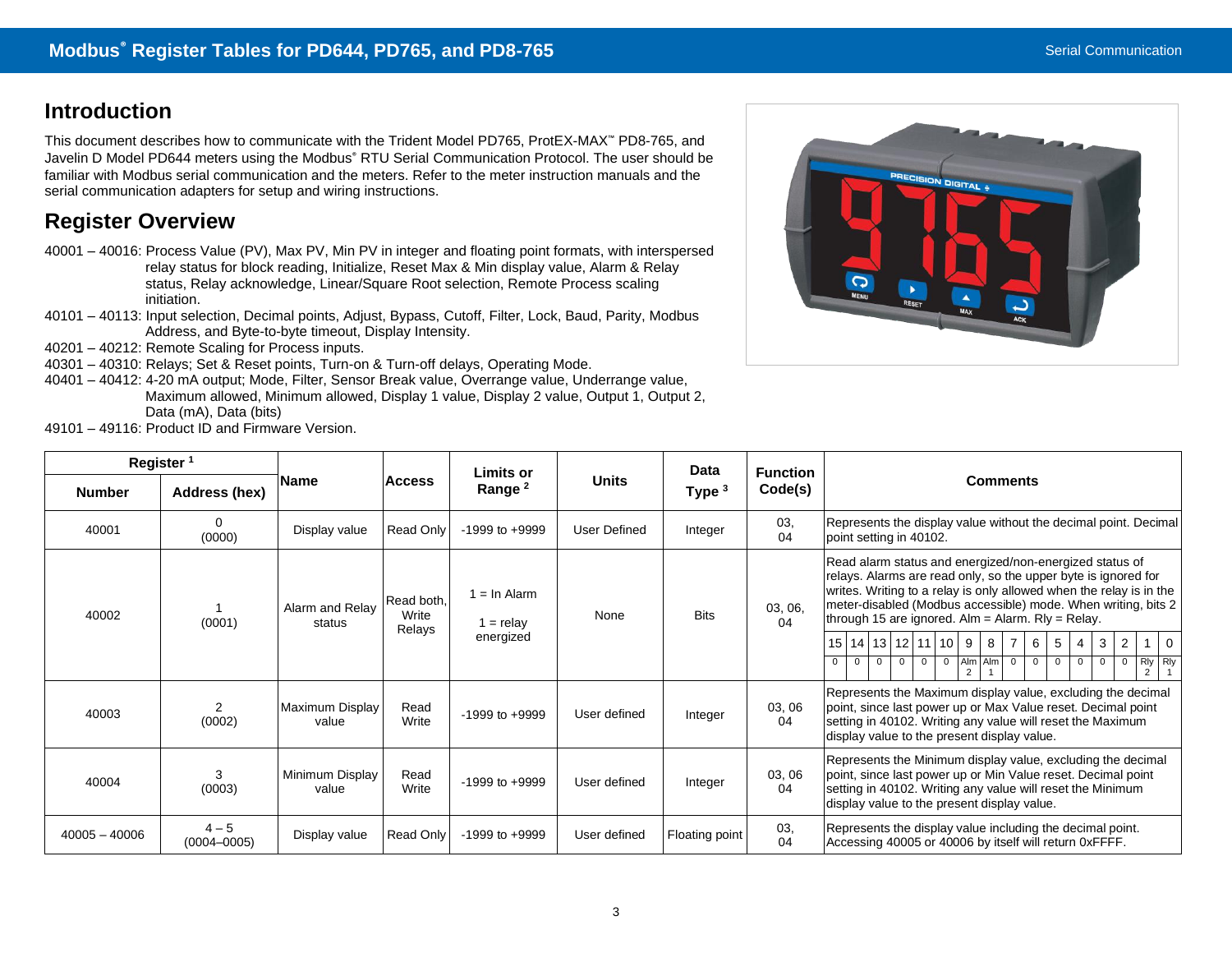| Register <sup>1</sup> |                             |                                     |                               | <b>Limits or</b>                                         |              | Data                  | <b>Function</b>   |                                                                                                                                                                                                                                                                                                                                                                                                                                                                                                                                                                                                           |
|-----------------------|-----------------------------|-------------------------------------|-------------------------------|----------------------------------------------------------|--------------|-----------------------|-------------------|-----------------------------------------------------------------------------------------------------------------------------------------------------------------------------------------------------------------------------------------------------------------------------------------------------------------------------------------------------------------------------------------------------------------------------------------------------------------------------------------------------------------------------------------------------------------------------------------------------------|
| <b>Number</b>         | Address (hex)               | Name                                | <b>Access</b>                 | Range <sup>2</sup>                                       | Units        | Type <sup>3</sup>     | Code(s)           | <b>Comments</b>                                                                                                                                                                                                                                                                                                                                                                                                                                                                                                                                                                                           |
| 40007                 | 6<br>(0006)                 | Alarm and Relay<br>status           | Read both.<br>Write<br>Relays | $1 = \ln$ Alarm<br>$1 =$ relay<br>energized              | None         | <b>Bits</b>           | 03, 06,<br>04     | Mirror of 40002.                                                                                                                                                                                                                                                                                                                                                                                                                                                                                                                                                                                          |
| $40008 - 40009$       | $7 - 8$<br>$(0007 - 0008)$  | Maximum Display<br>value            | Read Only                     | $-1999$ to $+9999$                                       | User defined | <b>Floating point</b> | 03,<br>04         | Represents the Maximum display value, including the decimal<br>point, since last power up or Max Value reset. Accessing 40008<br>or 40009 by itself will return 0xFFFF.                                                                                                                                                                                                                                                                                                                                                                                                                                   |
| $40010 - 40011$       | $9 - 10$<br>$(0009 - 000A)$ | Minimum Display<br>value            | <b>Read Only</b>              | $-1999$ to $+9999$                                       | User Defined | <b>Floating point</b> | 03.<br>04         | Represents the Minimum display value, including the decimal<br>point, since last power up or Min Value reset. Accessing 40010<br>or 40011 by itself will return 0xFFFF.                                                                                                                                                                                                                                                                                                                                                                                                                                   |
| 40012                 | 11<br>(000B)                | Linear/Square<br>Root               | <b>Read Write</b>             | $0xFF00 = Sq. rt$<br>$0x0000 =$ Linear                   | None         | Bit                   | 03, 06,<br>04     | Determines process input function. Write 0x0000 for linear<br>function. Write 0xFF00 for square root. Any other write value is<br>ignored and has no effect.                                                                                                                                                                                                                                                                                                                                                                                                                                              |
| 40013                 | 12<br>(000C)                | Alarm<br>Acknowledge                | Write Only                    | Not applicable                                           | None         | <b>Bits</b>           | 06                | Clear Relay n alarm condition. Set bit equal to 1 to<br>acknowledge. Only has effect on relays programmed to allow<br>manual acknowledging. Alm = Alarm; $X =$ don't care.<br>14 13 12 11 10 9<br>8<br>15 <sup>1</sup><br>$\overline{7}$<br>6<br>5<br>3<br>$\overline{2}$<br>$\mathbf 0$<br>4<br>$\overline{X}$<br>$\overline{X}$<br>$\overline{X}$<br>$\overline{X}$<br>$\overline{\mathsf{x}}$<br>Alm Alm<br>$\overline{X}$<br>$\mathsf{x}$<br>$\overline{\mathsf{x}}$<br>$\overline{\mathsf{x}}$<br>$\overline{X}$<br>$\overline{\mathsf{x}}$<br>$\overline{X}$<br>$\overline{\mathsf{x}}$<br>$\times$ |
| 40014                 | 13<br>(000D)                | <b>Initialize Meter</b>             | Write Only                    | 0xFF00 to<br>initialize.                                 | None         | Bit                   | 06                | Write 0xFF00 to reinitialize the meter. Writing any other data<br>has no effect.                                                                                                                                                                                                                                                                                                                                                                                                                                                                                                                          |
| 40015                 | 14<br>(000E)                | Remote Scale mA Write Only          |                               | 0xFF00 to<br>execute remote<br>scaling.                  | None         | Bit                   | 06                | Used to remote scale the mA input. Writing any other data has<br>no effect.<br>Caution! See Note 4, page 8.                                                                                                                                                                                                                                                                                                                                                                                                                                                                                               |
| 40016                 | 15<br>(000F)                | Remote Scale<br><b>Volts</b>        | Write Only                    | 0xFF00 to<br>execute remote<br>scaling.                  | None         | Bit                   | 06                | Used to remote scale the Volts input. Writing any other data has<br>no effect.<br>Caution! See Note 4, page 8.                                                                                                                                                                                                                                                                                                                                                                                                                                                                                            |
|                       |                             |                                     |                               |                                                          |              |                       |                   |                                                                                                                                                                                                                                                                                                                                                                                                                                                                                                                                                                                                           |
| 40101                 | 100<br>(0064)               | Input selection                     | <b>Read Write</b>             | Not applicable                                           | None         | Word; bit<br>flags    | 03, 06, 16,<br>04 | See Table 1, page 9.                                                                                                                                                                                                                                                                                                                                                                                                                                                                                                                                                                                      |
| 40102                 | 101<br>(0065)               | <b>Active Decimal</b><br>Point      | Read Write                    | 1, 2, 3, or 6                                            | None         | Integer               | 03, 06, 16,<br>04 | $6 =$ no decimal point. 1 to $3 =$ number of digits to right of dp.<br>Mirror of bits 6-4 of 40101. Only process decimal points can be<br>written. Writing a non-process dp returns 0xFFFF.                                                                                                                                                                                                                                                                                                                                                                                                               |
| 40103                 | 102<br>(0066)               | Current & Voltage<br>decimal points |                               | 0x00CV,<br>Read Write where $C & V = 1$ ,<br>2, 3, or 6. | None         | Word                  | 03, 06, 16,<br>04 | See table 2. If an out of range value is sent for either or both<br>decimal points, no change is made for that value. Valid settings<br>are none, 1, 2, and 3 decimal places.                                                                                                                                                                                                                                                                                                                                                                                                                             |
| 40104                 | 103<br>(0067)               | Adjust                              | <b>Read Write</b>             | $-199$ to $+199$                                         | °C or °F     | Integer               | 03, 06, 16,<br>04 | Actually represents -19.9 to +19.9. Offset value is only applied<br>to temperature inputs. If Adjust is greater than 11°C and the<br>temperature units are switched to <sup>o</sup> F, it will be set to 19.9 (lower<br>than -11, set to -19.9).                                                                                                                                                                                                                                                                                                                                                          |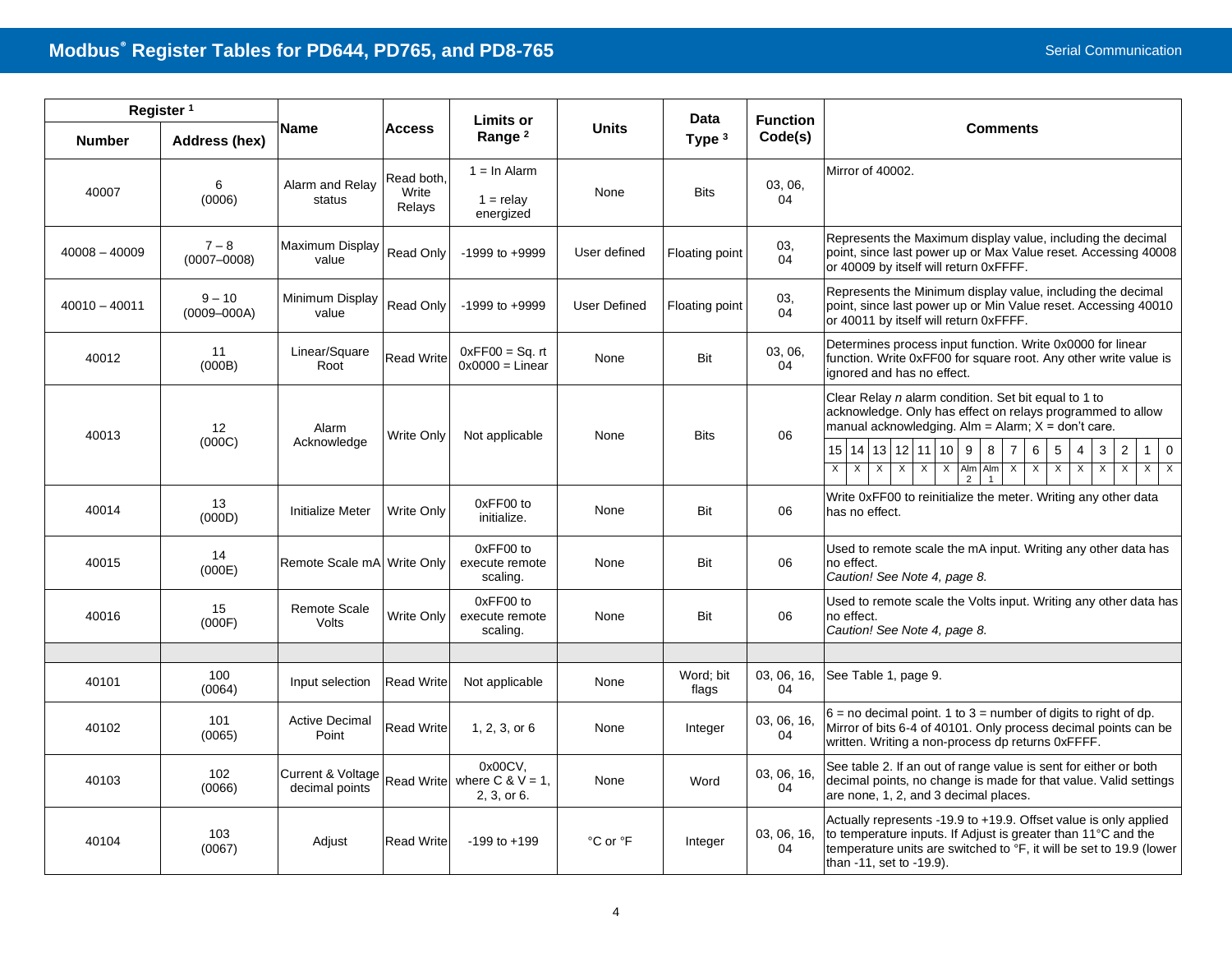| Register <sup>1</sup>          |                                                              |                              |                   | <b>Limits or</b>            |                                            | <b>Data</b>                | <b>Function</b>   |                                                                                                                                                                                                                                                                                                                                                                                                                                         |
|--------------------------------|--------------------------------------------------------------|------------------------------|-------------------|-----------------------------|--------------------------------------------|----------------------------|-------------------|-----------------------------------------------------------------------------------------------------------------------------------------------------------------------------------------------------------------------------------------------------------------------------------------------------------------------------------------------------------------------------------------------------------------------------------------|
| <b>Number</b>                  | Address (hex)                                                | <b>Name</b>                  | <b>Access</b>     | Range <sup>2</sup>          | <b>Units</b>                               | Type $3$                   | Code(s)           | <b>Comments</b>                                                                                                                                                                                                                                                                                                                                                                                                                         |
| 40105                          | 104<br>(0068)                                                | <b>Bypass</b>                | <b>Read Write</b> | 2 to 999                    | Percent of full<br>scale or °F             | Integer                    | 03, 06, 16,<br>04 | Actually represents 0.2 to 99.9. If the input steps greater than<br>the bypass value, it will be displayed immediately, with no<br>filtering occurring. The number represents percent of full-scale<br>for process inputs and °F for temperature inputs. No effect if<br>filter $= 0$ .                                                                                                                                                 |
| 40106                          | 105<br>(0069)                                                | Cutoff                       | <b>Read Write</b> | 0 to 9999                   | User Defined                               | Integer                    | 03, 06, 16,<br>04 | Represents the cutoff value without the decimal point. Valid<br>only for process inputs.                                                                                                                                                                                                                                                                                                                                                |
| 40107                          | 106<br>(006A)                                                | Filter                       | <b>Read Write</b> | 0, 2 to 199                 | Unit-less                                  | Integer                    | 03, 06, 16,<br>04 | Display filtering. $0 =$ no filtering.<br>$New = old + ((new - old)/Filter)$                                                                                                                                                                                                                                                                                                                                                            |
| 40108                          | 107<br>(006B)                                                | Lock                         |                   | Read Write 0x0000 to 0x9999 | None                                       | Integer<br>(Packed<br>BCD) | 03, 06, 16,<br>04 | See Note 5, page 8.                                                                                                                                                                                                                                                                                                                                                                                                                     |
| 40109                          | 108<br>(006C)                                                | Baud                         | <b>Read Write</b> | $0$ to $6$                  | None                                       | Integer                    | 03, 06, 16,<br>04 | $0 = 300$ , $1 = 600$ , $2 = 1200$ , $3 = 2400$ , $4 = 4800$ , $5 = 9600$ , &<br>$6 = 19200$ . Changes to this register are saved but don't take<br>effect until next meter reset (Modbus command or power-up).<br>Writing out of range data results in a baud rate of 2400.                                                                                                                                                            |
| 40110                          | 109<br>(006D)                                                | Parity                       | <b>Read Write</b> | $0$ to $2$                  | None                                       | Word; bit<br>flags         | 03, 06, 16,<br>04 | $0 =$ None, 1 = Odd, 2 = Even. Changes to this register are<br>saved but don't take effect until next meter reset (Modbus<br>command or power-up). Writing out of range data results in a<br>parity setting of Even.                                                                                                                                                                                                                    |
| 40111                          | 110<br>(006E)                                                | Byte-to-byte<br>timeout      | <b>Read Write</b> | 0 to 2.54                   | Seconds                                    | Integer                    | 03, 06, 16,<br>04 | This is the timeout between bytes of a Modbus frame. Note that<br>a value less than the minimum value for the present baud rate<br>cannot be saved. Minimums are: 300 baud = $0.06$ secs, 600 =<br>0.03, 1200 = 0.02 and 0.01 for 2400 to 19200. Changes to this<br>register are saved but don't take effect until next meter reset<br>(Modbus command or power-up). Writing out of range data<br>results in a timeout of 2.54 seconds. |
| 40112                          | 111<br>(006F)                                                | Modbus<br>Address            | Read<br>Write     | 1 to 247                    | None                                       | Integer                    | 03, 06, 16,<br>04 | Changes to this register are saved but don't take effect until<br>next meter reset (Modbus command or power-up). Writing out<br>of range data results in an address of 247.                                                                                                                                                                                                                                                             |
| 40113                          | 112<br>(0070)                                                | Display Intensity            | Read<br>Write     | 1 to $8$                    | None                                       | Integer                    | 03, 06, 16,<br>04 | 8 is the brightest level. Writing out of range data results in level<br>2 brightness.                                                                                                                                                                                                                                                                                                                                                   |
| 40201<br>40202                 | 200<br>(00C8)<br>201<br>(00C9)                               | Display 1 & 2, mA Read Write |                   | -1999 to 9999               | <b>User Defined</b>                        | Integer                    | 03, 06, 16,<br>04 | Used to remotely scale the mA input. This data represents the<br>display value without a decimal point.<br>Caution! See Note 4, page 8.                                                                                                                                                                                                                                                                                                 |
| 40203 - 40204<br>40205 - 40206 | $202 - 203$<br>$(00CA-00CB)$<br>$204 - 205$<br>$(00CC-00CD)$ | Input 1 & 2, mA Read Write   |                   | -1999 to 2000               | 10's of $\mu$ A<br>(-19.99 to 20.00<br>mA) | Floating point             | 03, 06, 16,<br>04 | Used to remotely scale the mA input. If data sent is out of<br>range, default values of 400 and 2000, respectively, will be<br>used instead. This data represents the input points in mA. For<br>example: $400 \equiv 4.00$ mA.<br>Caution! See Note 4, page 8.                                                                                                                                                                         |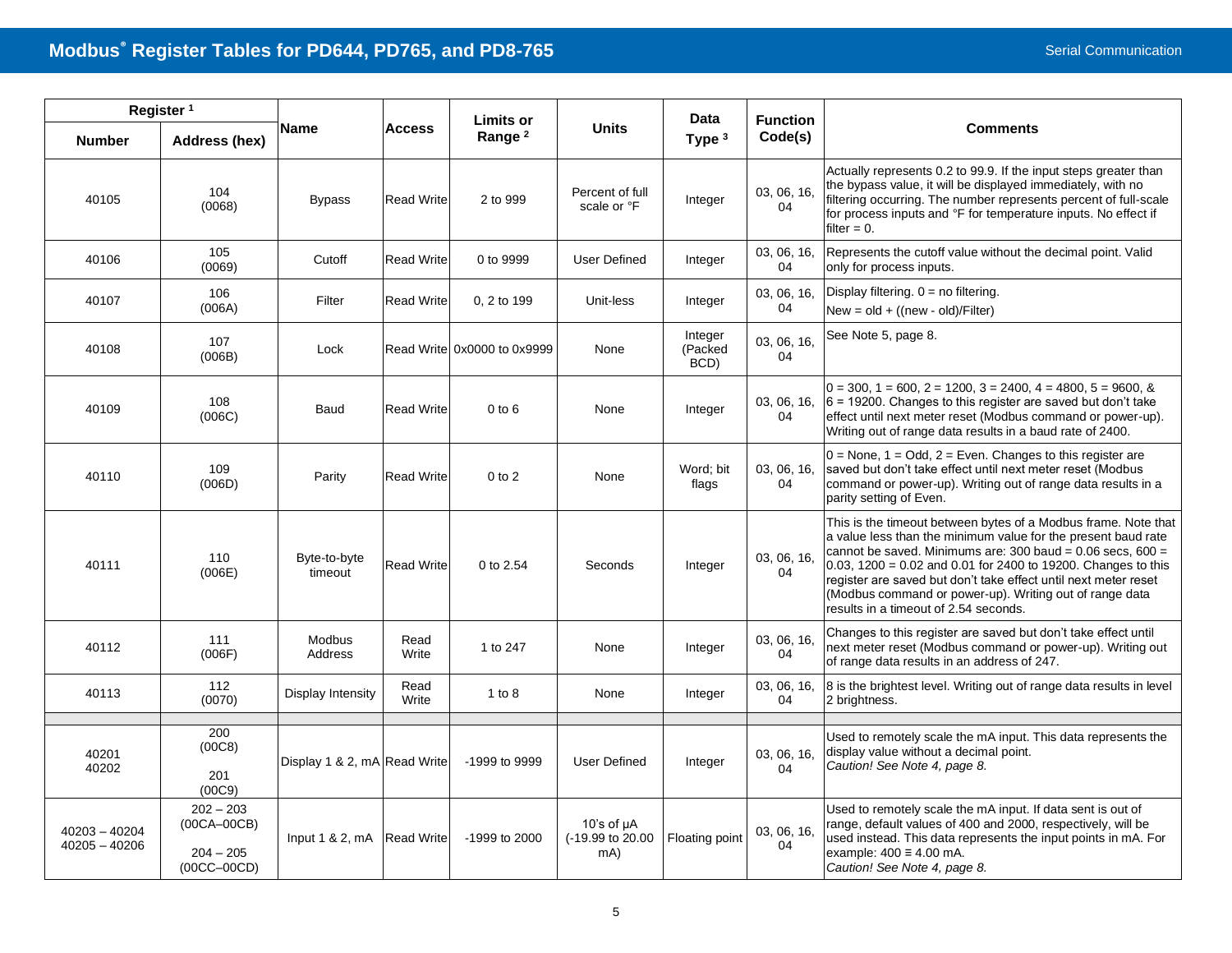| Register <sup>1</sup>              |                                                                  |                                                                                 | Limits or         |                                                                                     | Data                                                                                                      |                                                        | <b>Function</b>   |                                                                                                                                                                                                                                                                      |
|------------------------------------|------------------------------------------------------------------|---------------------------------------------------------------------------------|-------------------|-------------------------------------------------------------------------------------|-----------------------------------------------------------------------------------------------------------|--------------------------------------------------------|-------------------|----------------------------------------------------------------------------------------------------------------------------------------------------------------------------------------------------------------------------------------------------------------------|
| <b>Number</b>                      | Address (hex)                                                    | <b>Name</b>                                                                     | <b>Access</b>     | Range <sup>2</sup>                                                                  | <b>Units</b>                                                                                              | Type <sup>3</sup>                                      | Code(s)           | <b>Comments</b>                                                                                                                                                                                                                                                      |
| 40207<br>40208                     | 206<br>(00CE)<br>207<br>(00CF)                                   | Display 1 & 2,<br>Volts                                                         | <b>Read Write</b> | -1999 to 9999                                                                       | User Defined                                                                                              | Integer                                                | 03, 06, 16,<br>04 | Used to remotely scale the Volts input. If data sent is out of<br>range, default values of 0 and 1000, respectively, will be used<br>instead. This data represents the display value without a<br>decimal point.<br>Caution! See Note 4, page 8.                     |
| $40209 - 40210$<br>$40211 - 40212$ | $208 - 209$<br>$(00D0 - 00D1)$<br>$210 - 211$<br>$(00D2 - 00D3)$ | Input 1 & 2, Volts Read Write PD765/PD8-765:                                    |                   | PD644:<br>0 to 3000<br>$-999$ to $1000$                                             | PD644:<br>Tenths of Volts<br>(000.0 to 300.0 V)<br>PD765/PD8-765:<br>$10's$ of $mV$<br>(-9.99 to 10.00 V) | Floating point                                         | 03, 06, 16,<br>04 | Used to remotely scale the Volts input. If data sent is out of<br>range, default values of 0 and 1000, respectively, will be used<br>instead. This data represents the input points in volts. For<br>example: $1000 \equiv 10.00$ V.<br>Caution! See Note 4, page 8. |
|                                    |                                                                  |                                                                                 |                   |                                                                                     |                                                                                                           |                                                        |                   |                                                                                                                                                                                                                                                                      |
| 40301<br>To<br>40305               | 300<br>301<br>302<br>303<br>304                                  | Relay 1:<br>Set point<br>Reset point<br>Turn-on delay<br>Turn-off delav         | <b>Read Write</b> | $-1999$ to $+9999$<br>$-1999$ to $+9999$<br>0 to 199<br>0 to 199                    | <b>User Defined</b><br><b>User Defined</b><br>Seconds<br>Seconds                                          | Integer<br>Integer<br>Integer<br>Integer               | 03, 06, 16,<br>04 | Set and Reset points represent the display value without the<br>decimal point.<br>See Table 3, page 10, for operating modes and bit<br>assignments.                                                                                                                  |
|                                    | (012C to 0130)                                                   | Mode                                                                            |                   | Bits 4, 2, 1, 0                                                                     | None                                                                                                      | Word: bits                                             |                   |                                                                                                                                                                                                                                                                      |
| 40306<br>To<br>40310               | 305<br>306<br>307<br>308<br>309<br>(0131 to 0135)                | Relay 2:<br>Set point<br>Reset point<br>Turn-on delay<br>Turn-off delay<br>Mode | <b>Read Write</b> | $-1999$ to $+9999$<br>$-1999$ to $+9999$<br>0 to 199<br>0 to 199<br>Bits 4, 2, 1, 0 | <b>User Defined</b><br><b>User Defined</b><br>Seconds<br>Seconds<br>None                                  | Integer<br>Integer<br>Integer<br>Integer<br>Word: bits | 03, 06, 16,<br>04 | Set and Reset points represent the display value without the<br>decimal point.<br>See Table 3, page 10, for operating modes and bit<br>assignments.                                                                                                                  |
|                                    |                                                                  |                                                                                 |                   |                                                                                     |                                                                                                           |                                                        |                   |                                                                                                                                                                                                                                                                      |
| 40401                              | 400<br>(0190)                                                    | $4-20mA$ out $-$<br>Mode                                                        | <b>Read Write</b> | 0000 0000<br>y000 0yyy                                                              | None                                                                                                      | Integer                                                | 03, 06, 16,<br>04 | Selects output option and where the data source for the<br>4-20 mA output. See Table 4, page 11.                                                                                                                                                                     |
| 40402                              | 401<br>(0191)                                                    | $4-20mA$ out $-$<br>Filter                                                      | <b>Read Write</b> | 0.2 to 19                                                                           | None                                                                                                      | Integer                                                | 03, 06, 16,<br>04 | This feature is not available through manual programming.<br>4-20 mA filtering: 0 = no filtering. Writing out of range data<br>results in a value of 0.                                                                                                              |
|                                    |                                                                  |                                                                                 |                   |                                                                                     |                                                                                                           |                                                        |                   | $New = old + ((new - old)/Filter)$                                                                                                                                                                                                                                   |
| 40403                              | 402<br>(0192)                                                    | $4-20mA$ out $-$<br>Sensor Break<br>value                                       | <b>Read Write</b> | 0 to 2399                                                                           | 10's of $\mu$ A                                                                                           | Integer                                                | 03, 06, 16,<br>04 | Due to hardware variations, actual output range is designed to<br>be at least 1.00 to 23.00 mA. Writing out of range data results in<br>a value of 3.00 mA.                                                                                                          |
| 40404                              | 403<br>(0193)                                                    | $4-20mA$ out $-$<br>Overrange value                                             | <b>Read Write</b> | 0 to 2399                                                                           | 10's of $\mu$ A                                                                                           | Integer                                                | 03, 06, 16,<br>04 | This feature is not available through manual programming. Due<br>to hardware variations, actual output range is designed to be at<br>least 1.00 to 23.00 mA. Writing out of range data results in a<br>value of 21.00 mA.                                            |
| 40405                              | 404<br>(0194)                                                    | 4-20 $mA$ out $-$<br>Underrange value                                           | <b>Read Write</b> | 0 to 2399                                                                           | 10's of $\mu$ A                                                                                           | Integer                                                | 03, 06, 16,<br>04 | This feature is not available through manual programming. Due<br>to hardware variations, actual output range is designed to be at<br>least 1.00 to 23.00 mA. Writing out of range data results in a<br>value of 3.00 mA.                                             |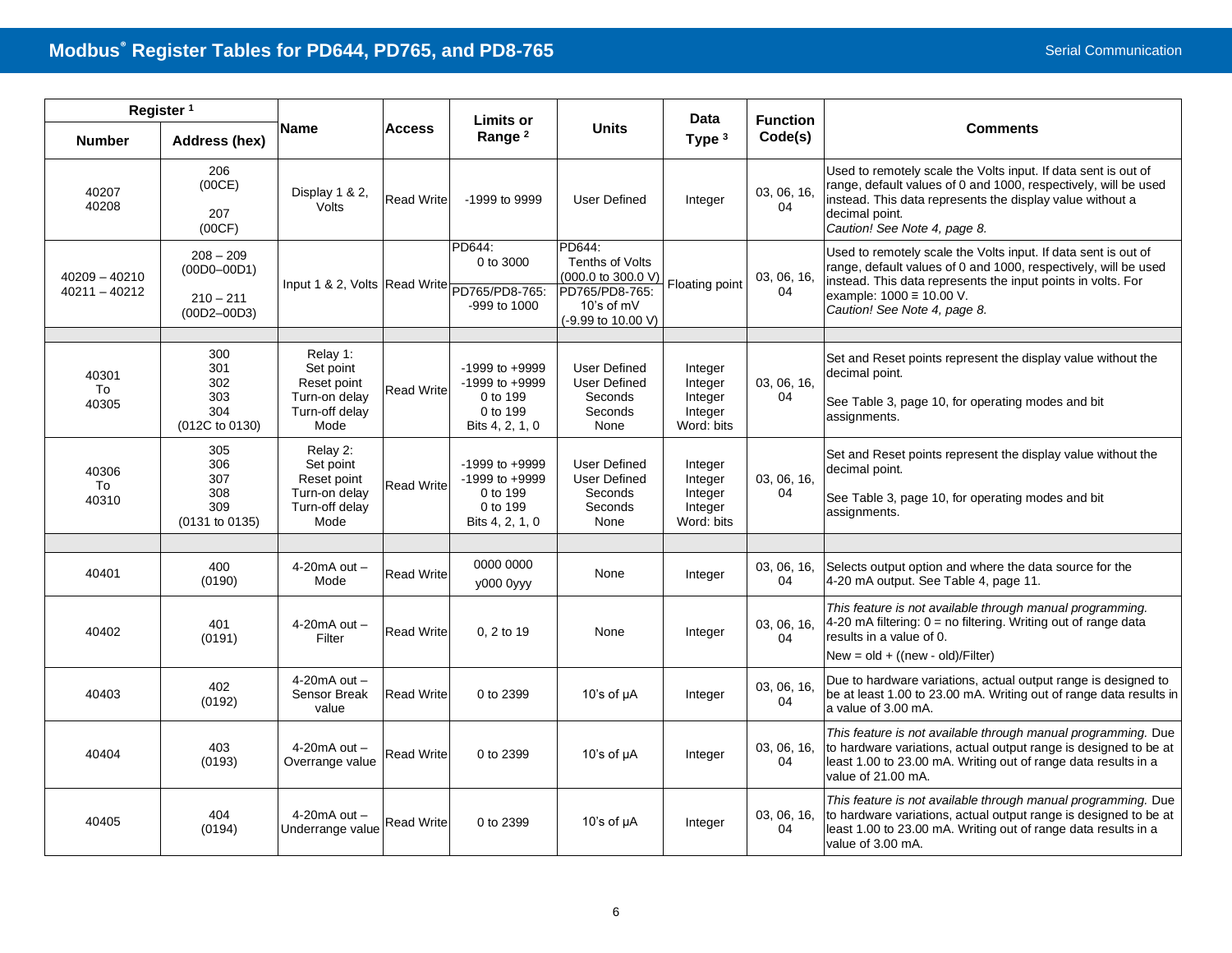| Register <sup>1</sup> |                                  |                                                      |                   | <b>Limits or</b>              |                                                                | <b>Data</b>                | <b>Function</b>   |                                                                                                                                                                                                                                                                                                                                                                 |
|-----------------------|----------------------------------|------------------------------------------------------|-------------------|-------------------------------|----------------------------------------------------------------|----------------------------|-------------------|-----------------------------------------------------------------------------------------------------------------------------------------------------------------------------------------------------------------------------------------------------------------------------------------------------------------------------------------------------------------|
| <b>Number</b>         | Address (hex)                    | <b>Name</b>                                          | <b>Access</b>     | Range <sup>2</sup>            | <b>Units</b>                                                   | Type $3$                   | Code(s)           | <b>Comments</b>                                                                                                                                                                                                                                                                                                                                                 |
| 40406                 | 405<br>(0195)                    | $4-20mA$ out $-$<br>Maximum value<br>allowed         | <b>Read Write</b> | 0 to 2399                     | 10's of $\mu$ A                                                | Integer                    | 03, 06, 16,<br>04 | This feature is not available through manual programming. Due<br>to hardware variations, actual output range is designed to be at<br>least 1.00 to 23.00 mA. Writing out of range data results in a<br>value of 23.00 mA.                                                                                                                                       |
| 40407                 | 406<br>(0196)                    | $4-20mA$ out $-$<br>Minimum value<br>allowed         | <b>Read Write</b> | 0 to 2399                     | 10's of $\mu$ A                                                | Integer                    | 03, 06, 16,<br>04 | This feature is not available through manual programming. Due<br>to hardware variations, actual output range is designed to be at<br>least 1.00 to 23.00 mA. Writing out of range data results in a<br>value of 0.00 mA.                                                                                                                                        |
| 40408                 | 407<br>(0197)                    | $4-20mA$ out $-$<br>Display Value 1                  | <b>Read Write</b> | $-1999$ to $+9999$            | User Defined                                                   | Integer                    | 03, 16,<br>04     | 4-20mA out scaling. Represents the display value without the<br>decimal point.                                                                                                                                                                                                                                                                                  |
| 40409                 | 408<br>(0198)                    | $4-20$ m $A$ out $-$<br>Display Value 2              | <b>Read Write</b> | $-1999$ to $+9999$            | <b>User Defined</b>                                            | Integer                    | 03, 16,<br>04     | 4-20mA out scaling. Represents the display value without the<br>decimal point.                                                                                                                                                                                                                                                                                  |
| 40410                 | 409<br>(0199)                    | $4-20mA$ out $-$<br>Output 1                         | <b>Read Write</b> | 0 to 2399                     | 10's of $\mu$ A                                                | Integer                    | 03, 06, 16,<br>04 | 4-20mA out scaling. Represents the mA output at Display 1<br>value without decimal point. Writing out of range data results in<br>a value of 23.99 mA.                                                                                                                                                                                                          |
| 40411                 | 410<br>(019A)                    | $4-20mA$ out $-$<br>Output 2                         | <b>Read Write</b> | 0 to 2399                     | 10's of $\mu$ A                                                | Integer                    | 03, 06, 16,<br>04 | 4-20mA out scaling. Represents the mA output at Display 2<br>value without decimal point. Writing out of range data results in<br>a value of 23.99 mA.                                                                                                                                                                                                          |
| 40412                 | 411<br>(019B)                    | $4-20mA$ out $-$<br>Data in mA<br>or<br>Data in bits | <b>Read Write</b> | 0 to 2399<br>or<br>0 to 65535 | 10's of $\mu$ A<br>$(00.00)$ to<br>23.99 mA)<br>or<br>DAC bits | Integer                    | 03, 06, 16,<br>04 | If 4-20mA out mode is set to "Serial Comm., mA" (0x83) this<br>register is in 10's of µA. Due to hardware variations, the actual<br>output range is at least 1.00 to 23.00 mA. Writing out of range<br>data results in a value of 23.99 mA.<br>If 4-20mA out mode is set to "Serial Comm., bits" (0x84), this<br>register is in DAC bits. See Table 4, page 11. |
|                       |                                  |                                                      |                   |                               |                                                                |                            |                   |                                                                                                                                                                                                                                                                                                                                                                 |
| 49101<br>To<br>49104  | $9100 - 9103$<br>$(238C - 238F)$ | Product Identifier                                   | <b>Read Only</b>  | Not applicable                | None                                                           | <b>ASCII</b><br>characters | 03.<br>04         | 8 characters indicating the product firmware number                                                                                                                                                                                                                                                                                                             |
| 49105<br>To<br>49108  | $9104 - 9107$<br>$(2390 - 2393)$ | Firmware Version Read Only                           |                   | Not applicable                | None                                                           | <b>ASCII</b><br>characters | 03,<br>04         | 8 characters indicating the firmware version number                                                                                                                                                                                                                                                                                                             |
| 49109<br>To<br>49116  | $9108 - 9115$<br>$(2394 - 239B)$ | Mfg. Serial<br>Number                                | Not Used          | Not applicable                | None                                                           | <b>ASCII</b><br>characters | 03,<br>04         | 16 (max) characters indicating the manufacturing serial number<br>information. Not used.                                                                                                                                                                                                                                                                        |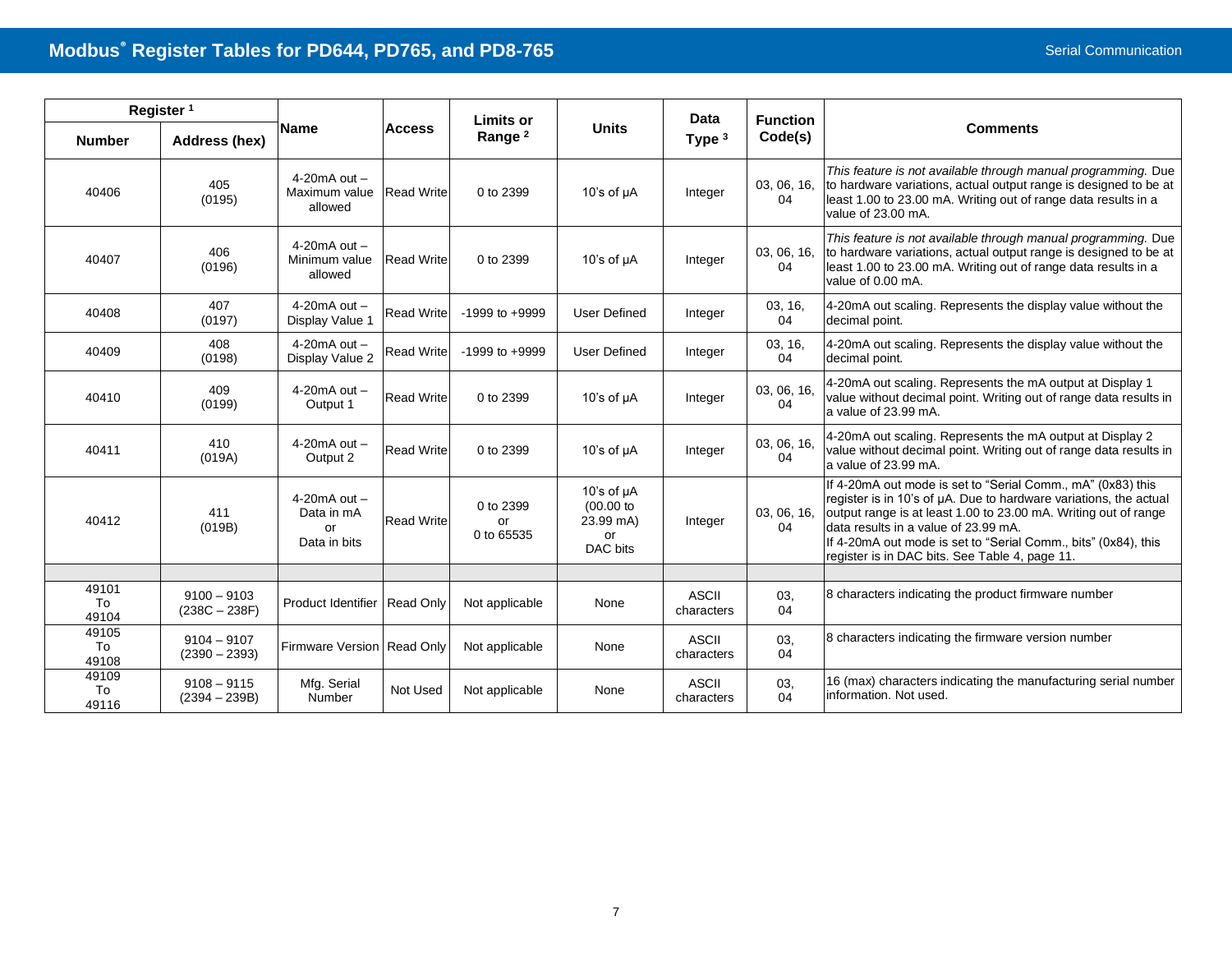# **Notes**

- Note 1. The Register numbers and addresses follow the Modbus format:
	- 3xxxx are for Input Registers and are read-only.
	- 4xxxx are for Holding Registers and are read/write.

Although there are no specific 3x Registers, all 4x Registers are mirrored into 3x register space, and are therefore capable of being read by Modbus function 04 (Read Input Registers). All data addresses in Modbus messages are referenced to zero (0), while Register addresses are referenced to one (1). For example, Register 40100 is sent in the Modbus message as 0x0063 (100-1 =  $99 \equiv 63$  hex). If two addresses are shown separated by  $a^* - "$ , they form a register pair to make the parameter into a 4-byte (32 bit) value.

Note 2. Limits or Range: Writing a value that is outside the parameters range will force it to be limited to the closest value within the range. For example, if the range is -1.99 to +1.99 and the value sent is 3.21, the value used is 1.99. Likewise for the lower side of the range. Exceptions are noted in the comments.

## Note 3. Data Types:

Data format is highest byte first.

Word  $= 16$  bit

Integer = -32768 to 32767

Long = -2,147,483,648 to 2,147,483,647

Float = IEEE floating point format, 4 bytes

"Decimal point setting in 40102." These values represent the number without regard to the decimal point. The decimal point setting can be found in Holding Register 40102. For example, if the number 12.34 is displayed, a read of 40001 will return 1234 (0x04D2). Register 40102 will contain 2 (0x0002) to indicate a decimal point setting of two places to the right of the decimal point. Floating point versions of these numbers, with the decimal point included, are also available.

| Process value<br>displayed | Register 40001    | Register 40102 | Registers<br>$40005 - 40006$ |
|----------------------------|-------------------|----------------|------------------------------|
| 1.234                      | 04D <sub>2</sub>  | 0003           | $3F9D - F3B6$                |
| 12.34                      | 04D <sub>2</sub>  | 0002           | $4145 - 70A4$                |
| 123.4                      | 04D <sub>2</sub>  | 0001           | $42F6 - CCCD$                |
| $-123.4$                   | FB <sub>2</sub> F | 0001           | C <sub>2F6</sub> – CCCD      |

Examples (register values are shown in hexadecimal):

<span id="page-7-0"></span>Note 4. Remote scaling procedure:

- a. Write the desired values for the display, Display 1 & 2.
- b. Write the desired values for the input, Input 1 & 2, for mA or volts. Note that the values written to the PD765/PD8-765 are (mA \* 100) or (volts \* 100) because of the meter's input specifications (4 digit, 20.00 mA and 10.00 volt input ranges) and values written to the PD644 are (volts \* 10) because of the meter's input specifications (4 digit, 300.0 volt input range).
- c. Write to the remote scaling register for either mA or volts.

# A WARNING

- The scaling process takes the input values in mA or volts and converts them to A/D counts. Therefore, do NOT execute a remote scaling register write without first writing the display and input registers. In a similar vein, don't write to the mA (volts) registers and then execute a remote scale command for the volts (mA) input.
- <span id="page-7-1"></span>Note 5. A read of the Lock register will return 0x0000 if the meter is unlocked, otherwise it will return 0xFFFF to indicate a locked meter. To unlock, the correct lock number must be written, which will then clear the lock number to 0x0000. If the wrong lock number is written, the reply will return 0xFFFF. If the correct lock number is written, the reply will be 0x0000. An unlocked meter can be locked by writing any non-zero value, but the value must be in BCD (i.e. only nybbles between 0 and 9. If a nybble between A and F is sent, no change to lock status will occur and the return value will be 0xFF00).

Note 6. Modbus<sup>®</sup> is a Registered Trademark of Schneider Automation Inc.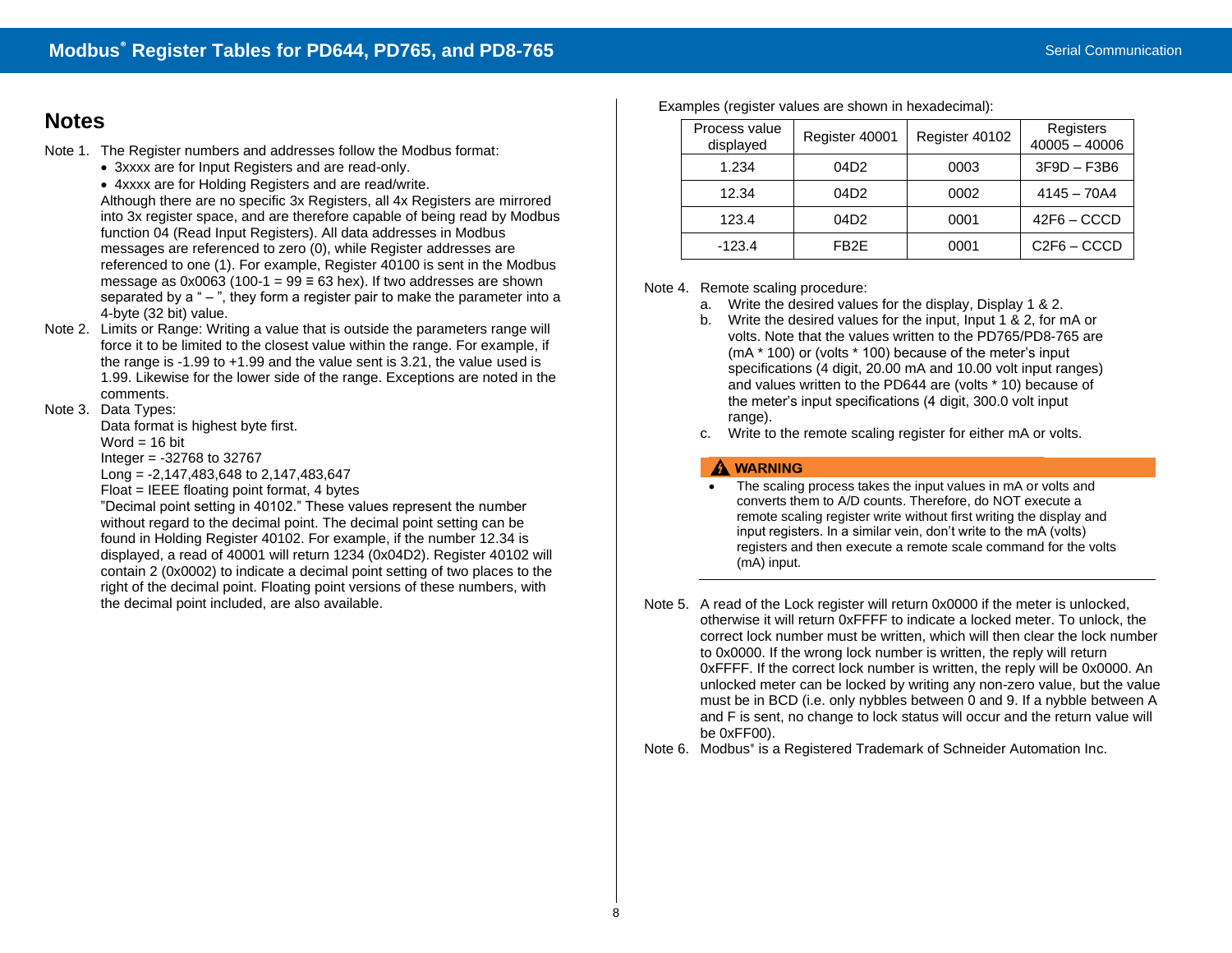# **Configuration Tables**

# <span id="page-8-0"></span>**Table 1. Input configuration**

Temperature sensor type and units are only used when temperature is input selected. Decimal point is automatically set for PD765/PD8-765, if temperature input is selected. Invalid selections will result in default settings (shown by the asterisks). Defaults are based on the input selected: for example, if RTD is selected, thermocouple type selection is not allowed and decimal point is forced to none.

| Bit(s)<br>15 |                            | 14, 13, 12 |                                 |          | 11, 10, 9, 8 |                                           | 7, 6, 5, 4, 3, 2, 1, 0 |                |            |
|--------------|----------------------------|------------|---------------------------------|----------|--------------|-------------------------------------------|------------------------|----------------|------------|
| Function     | °F or °C                   |            | Active decimal point<br>setting |          |              | Temperature sensor type                   |                        | Input selected |            |
|              | $^{\circ}C$<br>$\mathbf 0$ |            | PD765/PD8-765                   |          | 0x0000       | $J^*$                                     |                        | PD765/PD8-765  |            |
|              |                            | $\circ$ F  | 0x1000                          | 123.4    | 0x0100       | Κ                                         |                        | 0x0000         | Volts *    |
|              |                            |            | 0x2000                          | $12.34*$ | 0x0200       | T.                                        |                        | 0x0011         | mA         |
|              |                            |            | 0x3000                          | 1.234    | 0x0300       | $T, 0.1^{\circ}$                          |                        | 0x0022         | <b>RTD</b> |
|              |                            |            | 0x6000                          | 1234     | 0x0400       | Е                                         |                        | 0x0023         | TC         |
|              |                            |            |                                 |          | 0x0500       | 100 $\Omega$ RTD $^*$<br>$0.00385 \alpha$ |                        |                |            |
|              |                            |            |                                 |          | 0x0600       | 100 $\Omega$ RTD<br>$0.00392 \alpha$      |                        |                |            |

\* Default settings for invalid selections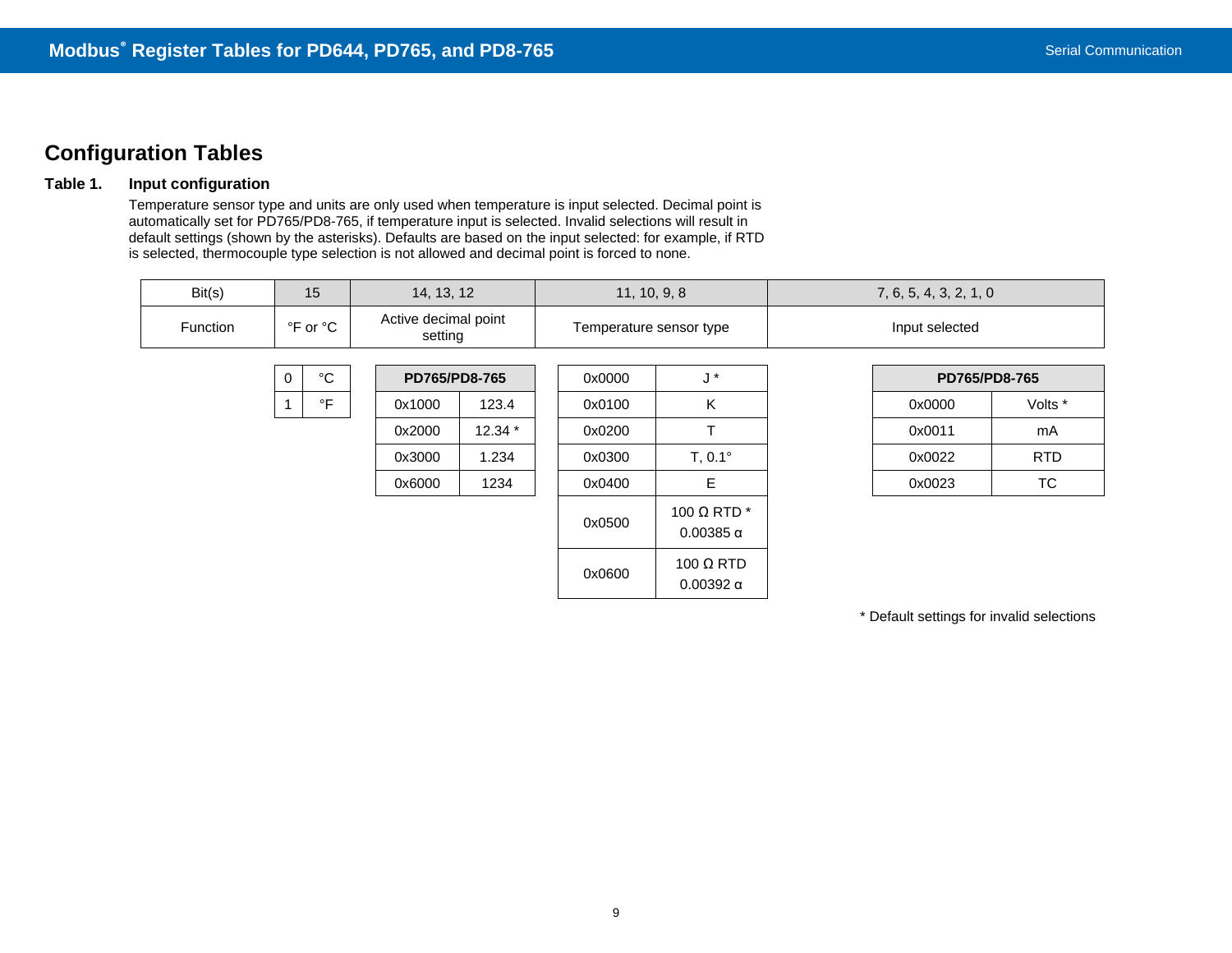## **Table 2. Decimal Point Selections for PD644, PD765, and PD8-765 Decimal Point for PD644**

| Bit(s)          | $15 - 4$ | $3 - 0$       |
|-----------------|----------|---------------|
| <b>Function</b> | 0x000    | Decimal Point |
|                 |          |               |

| Decimal Point Selections for<br>PD644, PD765, & PD8-765 |       |  |  |  |  |
|---------------------------------------------------------|-------|--|--|--|--|
| 0x1                                                     | 123.4 |  |  |  |  |
| 0x2                                                     | 12.34 |  |  |  |  |
| 0x3                                                     | 1.234 |  |  |  |  |
| nx6                                                     | 1234  |  |  |  |  |

# **Decimal Point for PD765 and PD8-765**

| Bit(s)   | $15 - 8$ | $-4$                    | $3 - 0$                    |
|----------|----------|-------------------------|----------------------------|
| Function | 00000000 | Decimal<br>Point for mA | Decimal Point<br>for Volts |

The relationship between these decimal point settings and the one found in 40101 (and mirrored in 40102) is that the decimal point setting in 40101 is the active (presently displayed) decimal point, and the settings found in 40103 are the settings for the mA and Volts inputs. If the mA input is selected, the decimal point setting in bits 14 to 12 of 40101 will be the same as the one in bits 7 to 4 of 40103. If the voltage input is selected, the decimal point setting in bits 14 to 12 of 40101 will be the same as the one in bits 3 to 0 of 40103. If a temperature input is selected, the settings in 40103 may or may not be the same as the active setting (in 40101). There is no storage for the decimal point settings for the RTD or thermocouple inputs because these are fixed.

### <span id="page-9-0"></span>**Table 3. Relay Configuration**

| Bit(s)   | $15 - 8$ | $-5$ |                      | ◠<br>ັ | $2 - 0$   |
|----------|----------|------|----------------------|--------|-----------|
| Function | 00000000 | 000  | Normal/<br>Fail-Safe |        | Operation |

| 0 | Normal    | 0              | Automatic reset                       |
|---|-----------|----------------|---------------------------------------|
| 1 | Fail-Safe | 1              | Auto & Manual reset                   |
|   |           | 2              | Latching                              |
|   |           | 3              | Latching with Clear                   |
|   |           | 4              | <b>Pump Alternation</b>               |
|   |           | 5              | Unused                                |
|   |           | 6              | Unused                                |
|   |           | $\overline{7}$ | Off (Disabled)<br>(Modbus accessible) |